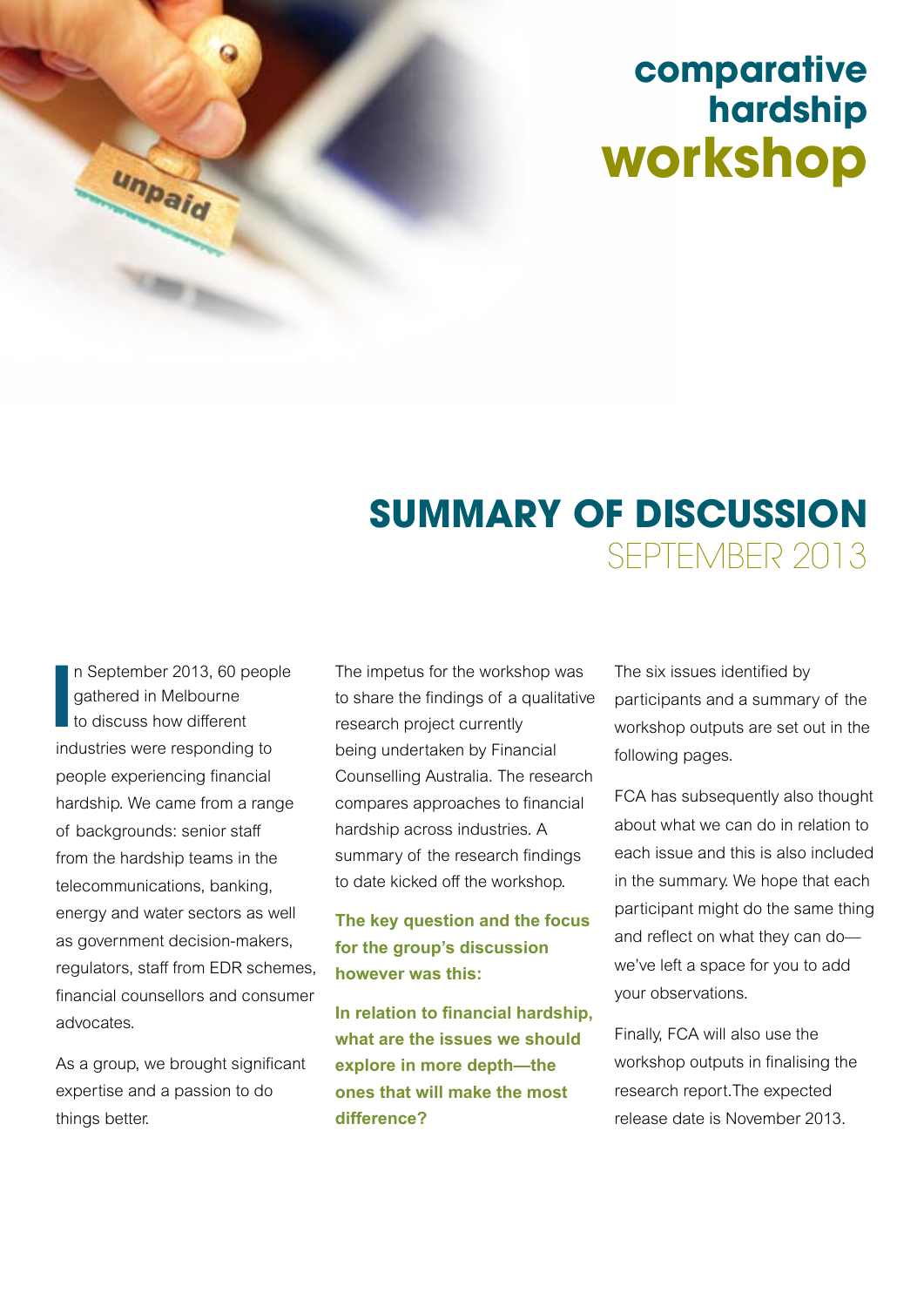In a nutshell—business buy-in.

In turn, this will mean adequate resourcing and support for the hardship function.

However, the business case is more than just the numbers. It also includes an industry's reputation, staff morale, decreased complaints and other factors.

There may be different business cases, depending on the industry.

We need to find examples where the business case, or elements of it, have been documented already.

For example, could EDR schemes provide de-identified data for analysis? Could some organisations share information about changes they have made and the resulting impacts? The Essential Services Commission has developed a business case model, using an Excel spreadsheet, in consultation with Allen Consulting. This is available for sharing.

### **Why? What needs to happen? How will FCA progress?**

We will ask workshop participants for any information they have (possibly deidentified) about the impact of hardship policies, collate this data and share with this group.

If there is participant support, FCA could also organise a forum and invite participants to share their business cases.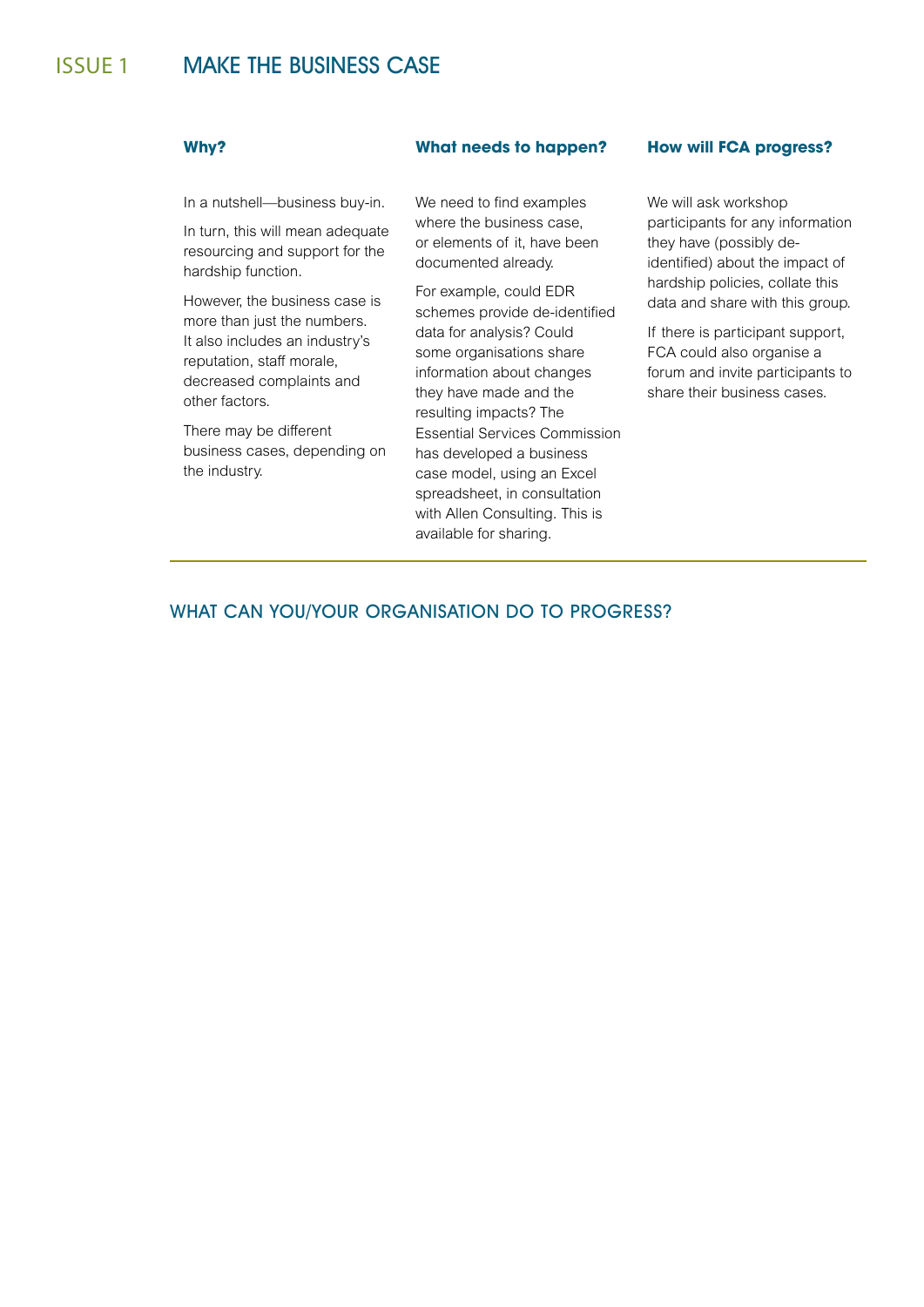# issue 2 TELLING THE WORLD THERE IS HELP

People who would benefit from hardship assistance need to know where to find help or their situation is likely to worsen.

We need to increase awareness of the existence of hardship teams and reduce barriers to access.

If people are aware there is help, they may also be more likely to seek early assistance, reducing later problems (see issue 3 also re early identification).

Participants agreed that a multi-faceted approach is required. Suggestions included:

- › Provide training for initial contact staff to identify whether a person would benefit from access to a hardship team. There needs to be cross-referral in these cases.
- › Include contact numbers and information on consumer bills, home pages of websites (this is now happening in banking, but could extend to other industries and regulators)
- › Key community stakeholders, such as doctors, could also act as referral points.
- › Promotion via a 'hardship awareness' week

## **Why? What needs to happen? How will FCA progress?**

We will add appropriate links and information to the FCA website as well as the consumer websites we manage: www.debtselfhelp. org.au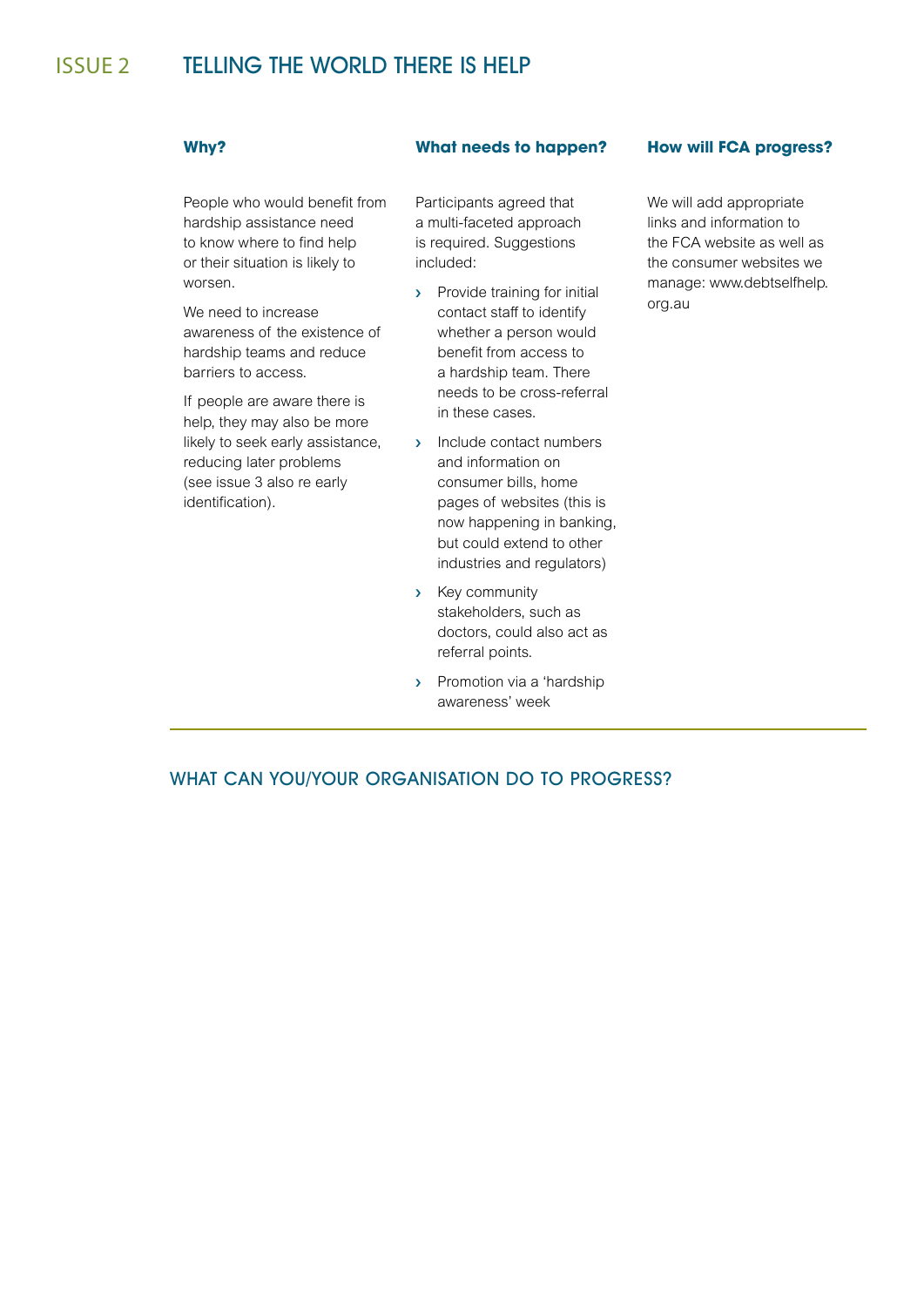# issue 3 EARLY IDENTIFICATION AND INTERVENTION

The earlier we identify customers experiencing financial hardship, the more options they have to overcome their difficulties.

However, FCA's research as well as the participants at the workshop, confirmed that early identification can be challenging.

The energy and water industries/organisations have had some successful experiences, the telcos said early identification could be successful if you could contact a client, while the bank trials have been problematic.

### **Why? What needs to happen? How will FCA progress?**

Customers are concerned about being put in the "hardship bucket" and what impact this may have on their credit ratings. Interaction with the client needs to be handled sensitively and tailored to the customer's disposition. An example would be asking "do you require more time to pay your bill?"

We could explore other avenues for pinpointing potential problems, such as through family and friends or word of mouth. This could lead to early identification of a hardship problem.

Also, with consent, crossreferral programs between telcos, banks and utilities could be helpful.

We will include examples of successful early identification strategies in the research paper. We will talk to peak industry bodies and regulators to explore whether more guidance could be provided.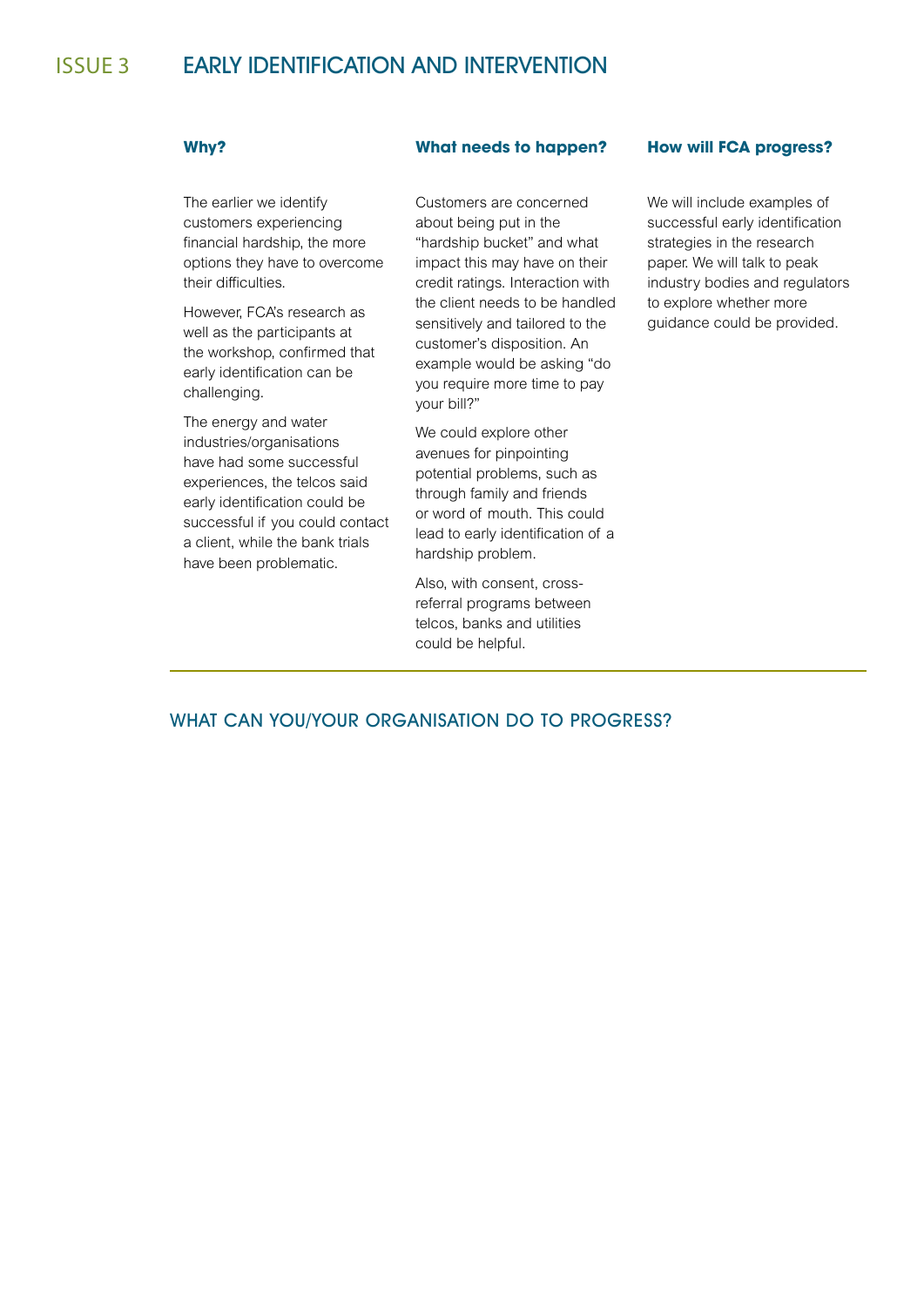# issue 4 CHANGING ATTITUDES & CULTURE TO VULNERABLE CONSUMERS

Ultimately, how we think about customers in hardship and the reasons for financial difficulty, drive responses.

Put bluntly, it is the difference between a view that sees hardship assistance as something a consumer has to prove and justify, compared to one that recognises that anyone can be vulnerable and that the large majority of people want to pay their debts.

Helping customers through difficult times is both the right thing to do and good for business.

### **Why? What needs to happen? How will FCA progress?**

The process has to be driven from the top. Unless the CEOs and leadership teams care about vulnerable customers change will be difficult. Training about hardship and vulnerability is also critical. Any training must engage the emotions and foster empathy: eg what if you lost your job tomorrow? The language use is important—how we choose our words matter.

Staff in hardship teams need the time to really listen to customers and KPIs must recognise this. The KPIs in collections could change from a focus on whether the arrangement is kept, rather than collected. Finally, success stories need to be shared.

This is a harder area to suggest a direct action. FCA's coming research report will help continue the conversations and we hope shape responses. One idea however we are keen to explore is taking senior indusry and regulatory staff to meet and talk to vulnerable consumers at first hand.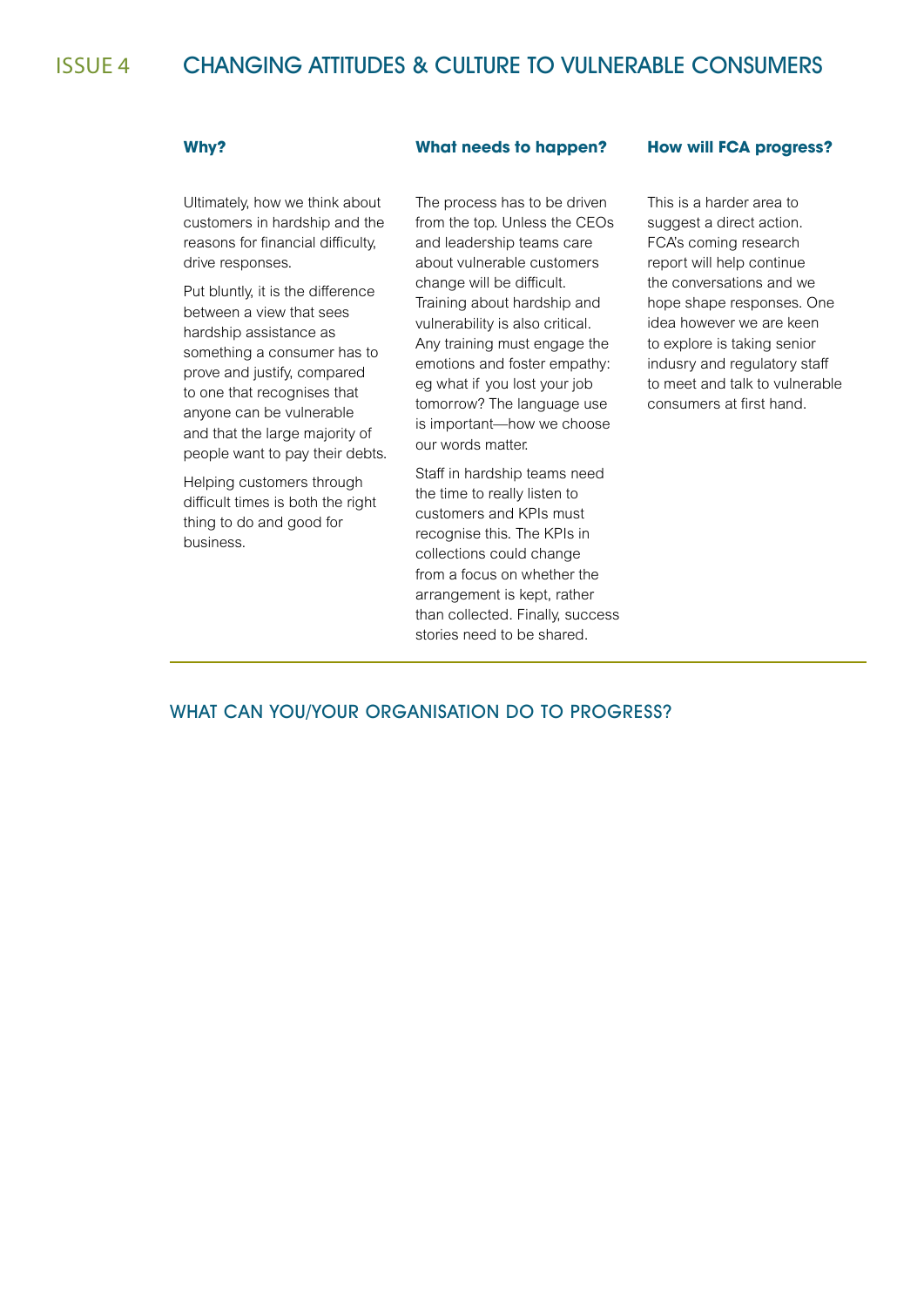*(Access, awareness, tools, realtime online)*

There was universal agreement that the concessions framework in Australia is ad hoc, inconsistent, complex, confusing and in many instances, inadequate.

Financial counsellors also report that many of their clients are not receiving access to all of the concessions to which they are entitled.

We need a national framework for concessions: consistent eligibility, funded appropriately and accessible online. Centrelink would be the preferred information and distribution point. A national database of available benefits relevant to all industries is needed. Key issues are:

- › funding
- › automated, real-time updating
- › system-to-system connection

Industry has an important role to play by making a cultural commitment to advise customers of the existence of concession and grant programs. It was also noted that there could be regulatory requirements to check eligibility.

Access for customers to concessions and grants could be via funded brokers and targeted community programs.

# **Why? What needs to happen? How will FCA progress?**

The issue of a concessions framework for utilities has been raised in other fora in recent months. We will contact ACOSS and industry bodies to explore the potential for a joint approach to government.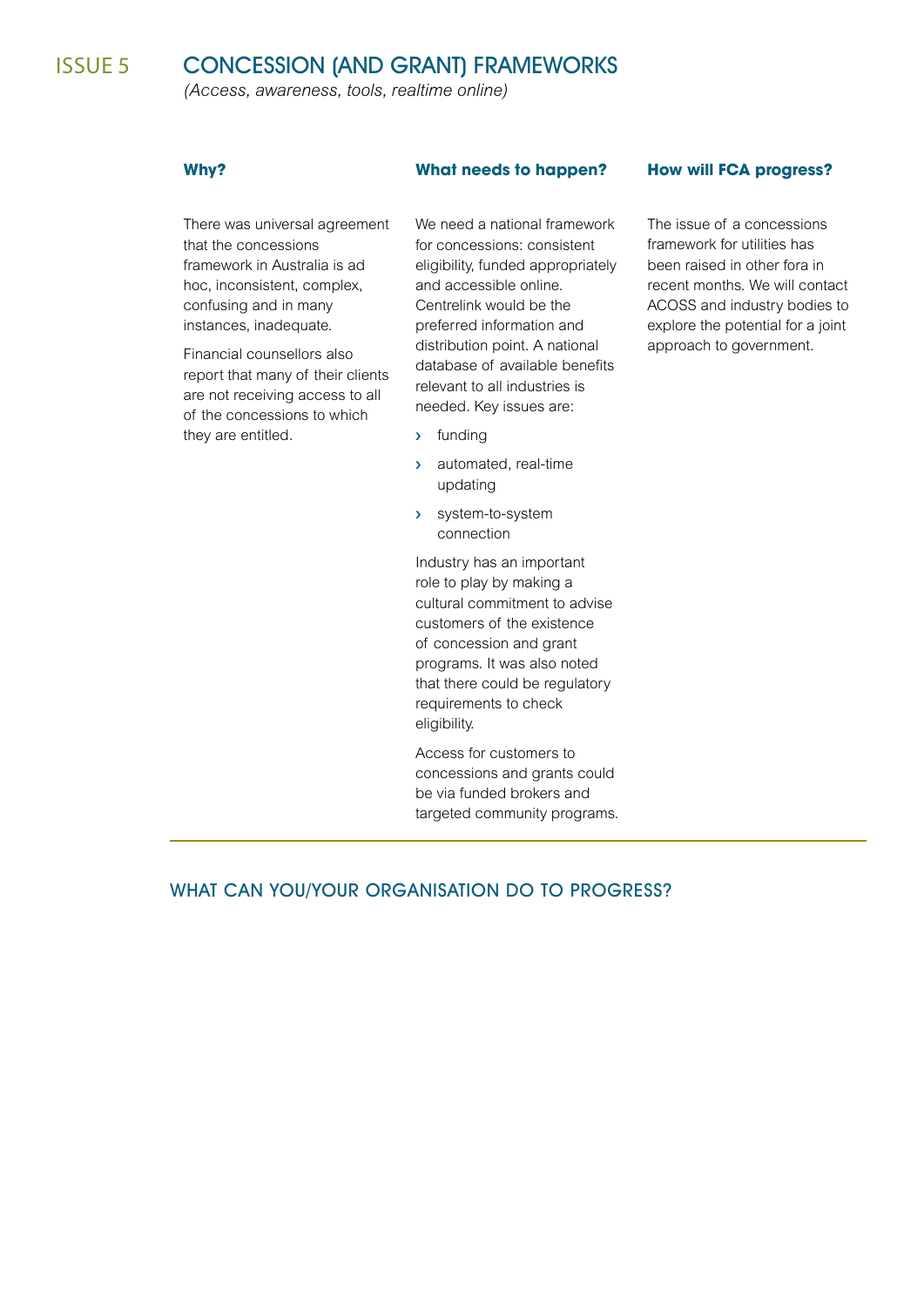# issue 6 MAKING IT STICK

Sustaining good performance over time is hard. People interviewed for the FCA research often said "x company used to be good, but they're not any more". On the other hand, if a good program is sustained there are benefits for customers, an organisation and the industry as a whole.

### **Why? What needs to happen? How will FCA progress?**

Companies need to measure the right things. This includes customer experiences.

When companies are doing well, success needs to be rewarded. Showcasing good (and bad practice) across and within industries needs to be encouraged. This helps to share experiences and encourages companies to continue.

The effectiveness of the regulatory framework is another factor in "making it stick". There needs to be a base set of regulatory requirements with performance measures. Regulators have to do their jobs and enforce the rules. This could include corporate penalties as well as compensation for consumers.

We will include examples of (mainly de-identified) good and bad hardship practices in the final research report.

We will consider organising a cross-industry discussion, with regulators, on what needs to be measured, bringing in those people who have expertise in this area.